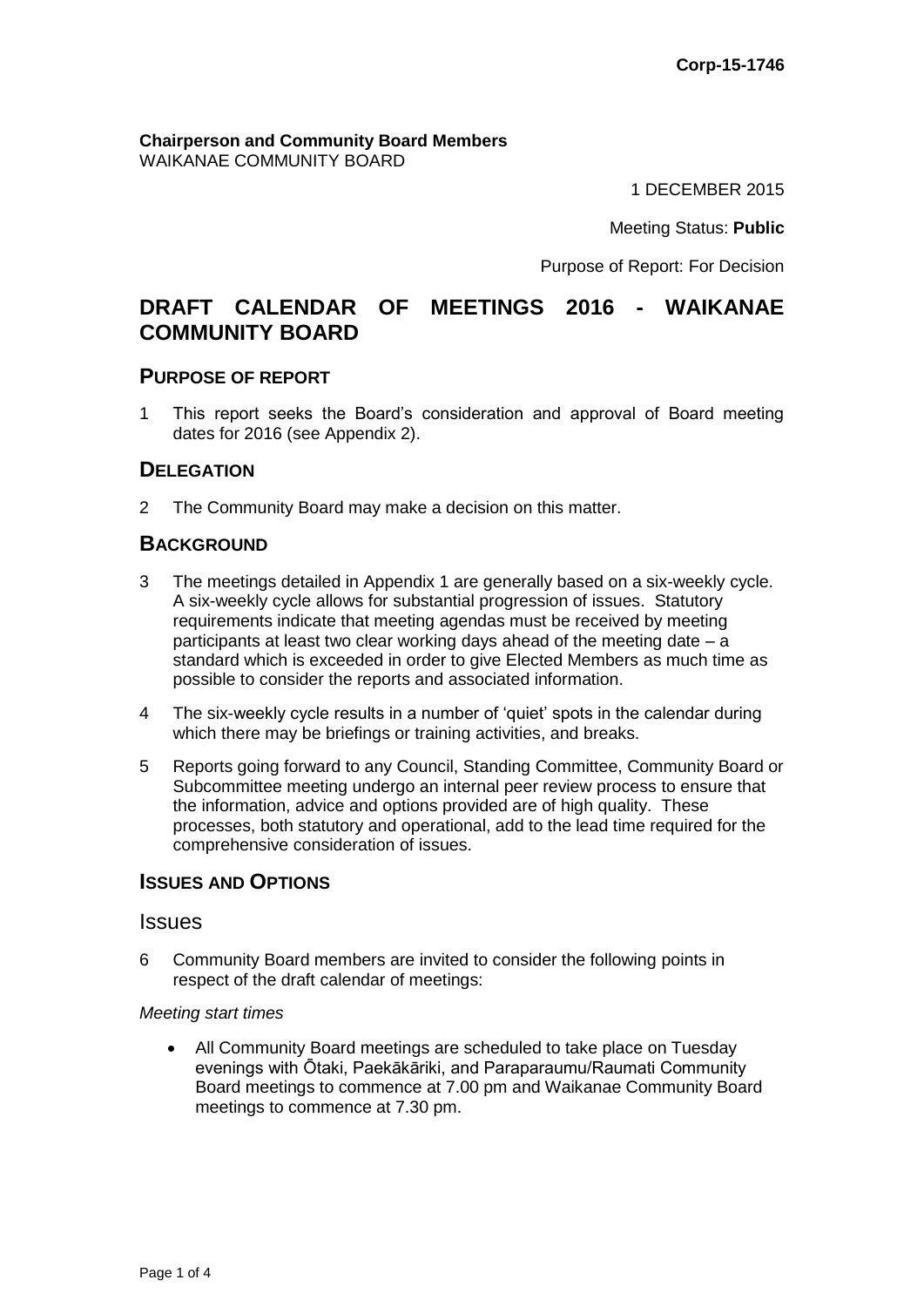#### *Briefings*

 Briefings have been scheduled on a Thursday, but if there is an overflow, briefings will be scheduled on a Tuesday. Briefings on Thursday will occur from 8.15 am – 9.45 am. These briefings are primarily intended to keep Elected Members up to date with key projects and issues. Community Board Chairs generally attend briefings.

#### *Other Commitments*

 Up until now Tuesdays have been kept free for briefings. However in 2016 the Proposed District Plan (PDP) hearings will take place, starting in April, and meeting on Monday, Tuesday, Wednesday and Friday. These will put considerable pressure on Councillors involved in the hearings and on resources. It is likely that two out of every three Tuesdays will now be taken up with hearings through till the end of September. A calendar of likely hearing dates will be provided as soon as possible.

#### *Other meetings*

- The Audit and Risk Subcommittee will meet quarterly.
- The Appeals Hearing Committee, Property Subcommittee and District Licensing Committee meet as required. The Property Subcommittee will meet at least once per year.
- The draft calendar also features meeting dates for Te Whakaminenga o Kāpiti. As at the time of writing it is intended to have a meeting of the Kāpiti Island Monitoring Committee in early 2016 and a possibility of no more meetings after that.
- The calendar of meetings usually features meeting dates for a number of bodies which administer grants. These are the Grants Allocation Committee and the Campe Estate Subcommittee.

#### *Changes to the Calendar*

• From time to time meetings have to be re-scheduled or cancelled for unavoidable reasons and if this has to be done, the matter is discussed initially with the Mayor and/or the Chair of each Committee before Elected Members are informed and consulted as to proposed alternative dates if any. Any changes to the meeting schedule are publicly advertised, and notified in the Calendar of Meetings found in the Elected Members Bulletin circulated each Friday to Elected Members. Cancellation notices include the reasons why.

## **CONSIDERATIONS**

#### Policy considerations

7 There are no policy considerations.

#### Legal considerations

8 There is no statutory requirement to set a calendar of meetings but it is practical to do so to fulfil the requirement under the Local Government Official Information and Meetings Act 1987 (Section 46) to publicly notify meetings.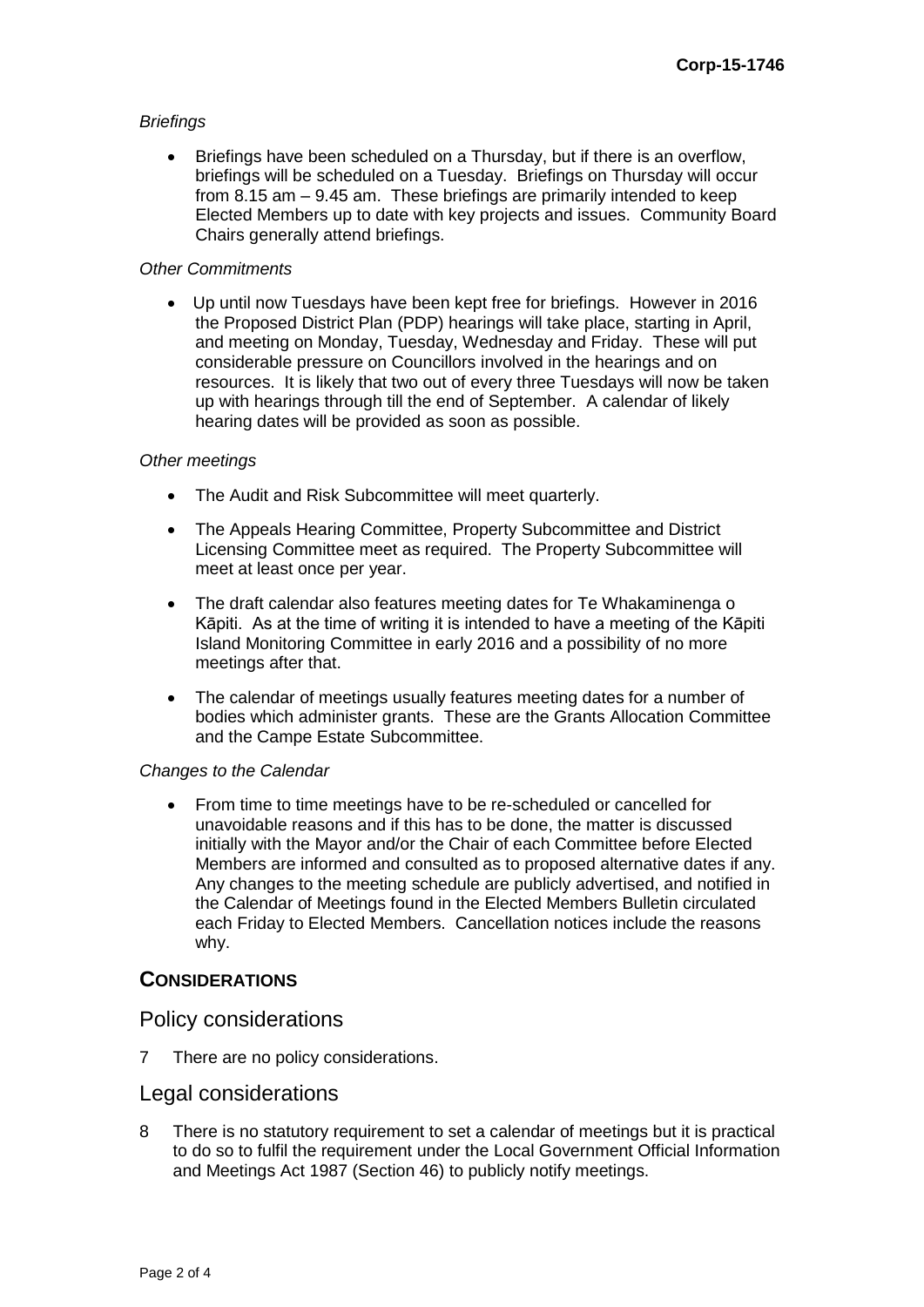### Financial considerations

9 There are no financial considerations.

### Tāngata whenua considerations

10 There are no tāngata whenua considerations.

#### **SIGNIFICANCE AND ENGAGEMENT**

#### Degree of significance

11 This matter has a low level of significance under Council policy.

### **Consultation**

12 Community Boards are free to amend the proposed dates for 2016.

## **RECOMMENDATIONS**

13 That the Waikanae Community Board adopts the meeting dates for 2016 as set out in Appendix 2 of Report Corp-15-1746.

| Report prepared by                | <b>Approved for submission</b>                    | <b>Approved for submission</b>                    |
|-----------------------------------|---------------------------------------------------|---------------------------------------------------|
| Annette McLaughlin                | Tamsin Evans                                      | Wayne Maxwell                                     |
| <b>Democracy Services Advisor</b> | <b>Group Manager</b><br><b>Community Services</b> | <b>Group Manager</b><br><b>Corporate Services</b> |

## **ATTACHMENTS**

Appendix 1 Calendar of Meetings 2016

Appendix 2 Draft dates for meetings of the Waikanae Community Board in 2016